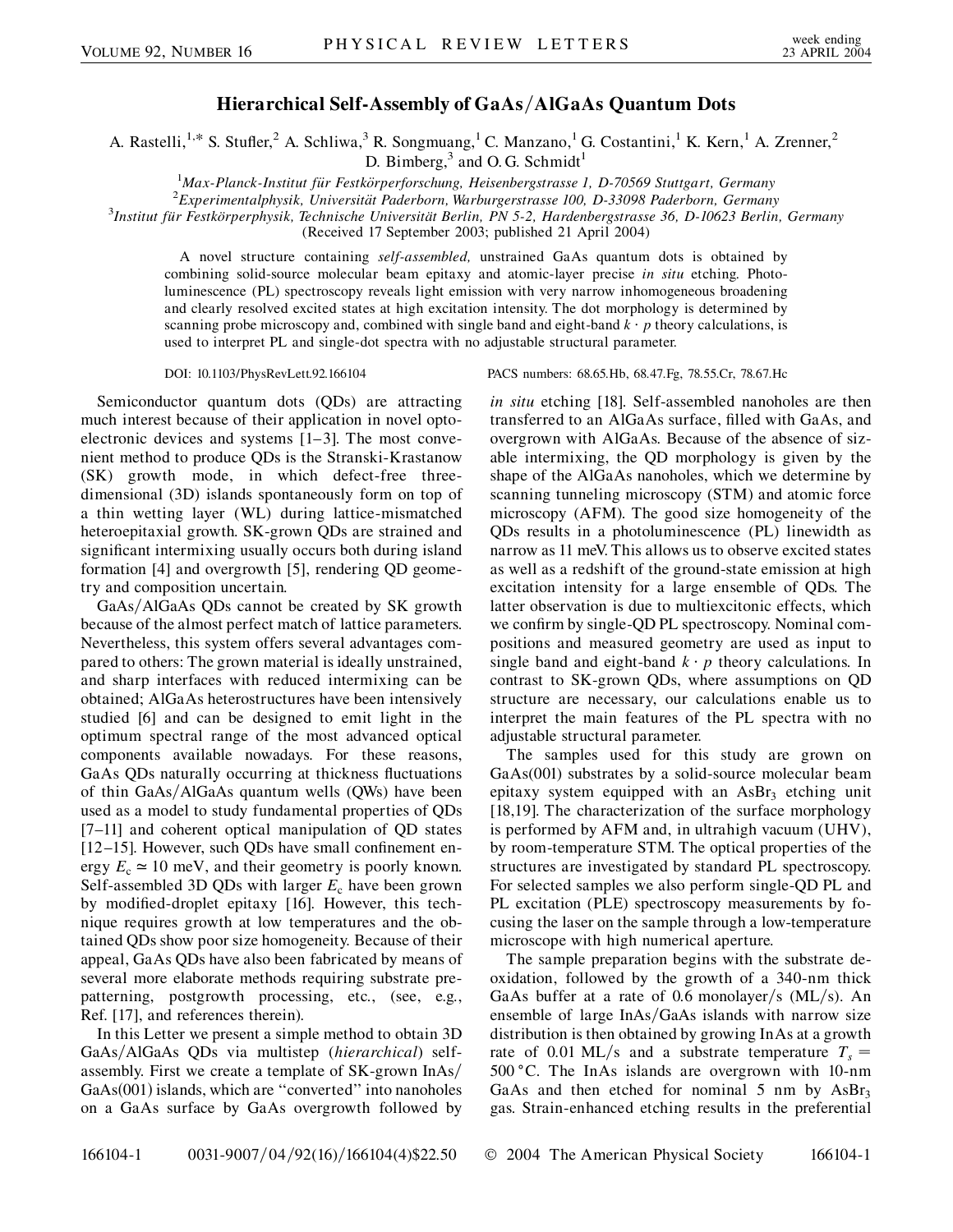removal of the buried InAs islands and in the *spontaneous* formation of nanoholes at their place [18,19]. Subsequently, we deposit a layer of  $Al<sub>0.45</sub>Ga<sub>0.55</sub>As with$ thickness *D* on the GaAs surface with nanoholes. Because of the low surface diffusivity of Al at  $T_s$ , we expect the GaAs surface nanoholes to be transferred to the AlGaAs surface. This is confirmed by the AFM images shown in Figs. 1(a) and 1(b). By performing a statistical analysis on the hole morphology as a function of *D* we find that the average hole depth decreases as the AlGaAs overgrowth proceeds [Fig. 1(c)]. At the same time, holes shrink in the [110] direction while their size in the [110] direction remains approximately unchanged [Fig. 1(d)]. This is most probably due to the anisotropy in surface diffusivity of Al and Ga  $[20]$ : Since the diffusivity along the  $[110]$ direction is higher than along the [110], holes tend to fill first in the former direction.

In order to produce QDs, the AlGaAs holes need to be filled with GaAs. This is done by overgrowing the holes with a  $d = 2$ -nm thick GaAs layer at  $T_s$  and by annealing the sample for 2 min at  $T_s$ . This results in the spontaneous recovery of an atomically flat surface. A 100-nm thick Al<sub>0.35</sub>Ga<sub>0.65</sub>As barrier, a 20-nm thick  $Al_{0.45}Ga_{0.55}As$  cladding layer, and a 10-nm thick GaAs cap complete the structure [Fig.  $2(a)$ ]. With this layer choice, we obtain "inverted" GaAs/AlGaAs QDs below a thin QW [see magnification in Fig. 2(a)]. The QW thickness  $d_{\text{QW}}$  can be estimated as  $d_{\text{QW}} \simeq d - V_{\text{holes}}/u$ , where  $V_{\text{holes}}$  is the total volume of GaAs necessary to fill the holes contained in a surface of unit area  $u$ . ( $V_{\text{holes}}$  can be obtained from the AFM data.) The QD size and shape are fully determined by the size and shape of the holes on the  $Al_{0.45}Ga_{0.55}As$ surface. Therefore, a simple way to tune the QD size is to vary *D* [see Figs. 1(c) and 1(d)]. Other possibilities include changing the initial GaAs hole morphology (by tuning the InAs island size, varying the etching time, or etching a stack of several layers of InAs islands [21]) or varying the AlGaAs growth temperature and/or Al content. The optical properties of the structure shown in Fig. 2(a) are studied by PL spectroscopy, as a function of *D*. Figure 2(b) shows a series of low excitation intensity  $(I_{\text{exc}} =$ 1.5 W/cm<sup>2</sup>) spectra collected at 8 K for samples with *D* varying between 5 and 20 nm. The bottom spectrum corresponds to a reference 2-nm thick  $Al_{0.45}Ga_{0.55}As/$  $GaAs/Al<sub>0.35</sub>Ga<sub>0.65</sub>As QW without QDs. We assign the$ peak at energy  $E_{\text{OW}} = 1.777 \text{ eV}$  to the bound-exciton recombination in the asymmetric QW. The broad emission is mainly due to the roughness of the inverted Al<sub>0.45</sub>Ga<sub>0.55</sub>As/GaAs interface.

When nanoholes are present on the  $Al_{0.45}Ga_{0.55}As$  surface prior to GaAs overgrowth, a second peak appears at an energy  $E^0$  which clearly depends on *D*. We assign this peak to carrier recombination inside the QDs. With increasing *D*,  $E^0$  shows a pronounced blueshift, while  $E_{\text{QW}}$ [22] slightly redshifts [Fig. 2(c)].We ascribe this behavior to a reduction of the average hole depth  $\langle h \rangle$  and a consequent increase of the QW thickness  $d_{\text{OW}}$ . Remarkably, the sample with  $D = 5$  displays an ultranarrow QD emission line with FWHM of 11 meV. We achieved even



FIG. 1 (color online). AFM images of GaAs nanoholes prior to (a) and after (b) overgrowth with  $D = 10$  nm of  $\text{Al}_{0.45}\text{Ga}_{0.55}\text{As}$ . The inset of (b) shows a  $150 \times 150 \text{ nm}^2$  magnification of a nanohole with widths  $W_x$  and  $W_y$  in the [110] and [110] directions, respectively. (c) Average depth  $\langle h \rangle$  and (d) widths of holes as a function of *D*. Error bars in (c) represent standard deviations.



FIG. 2. (a) Schematic sample structure and magnification of the active layer. (b) Low excitation PL spectra of samples with different AlGaAs-barrier thickness *D*. Measurement temperature  $T$  and laser excitation energy  $E_{\text{exc}}$  are indicated. (c) Positions of the peaks associated with GaAs  $QDs(E^0)$  and with the GaAs QW  $(E_{\text{OW}})$  and (d) FWHM of the QD peak as a function of *D*. Open symbols refer to the result of a 1D simulation (see the text).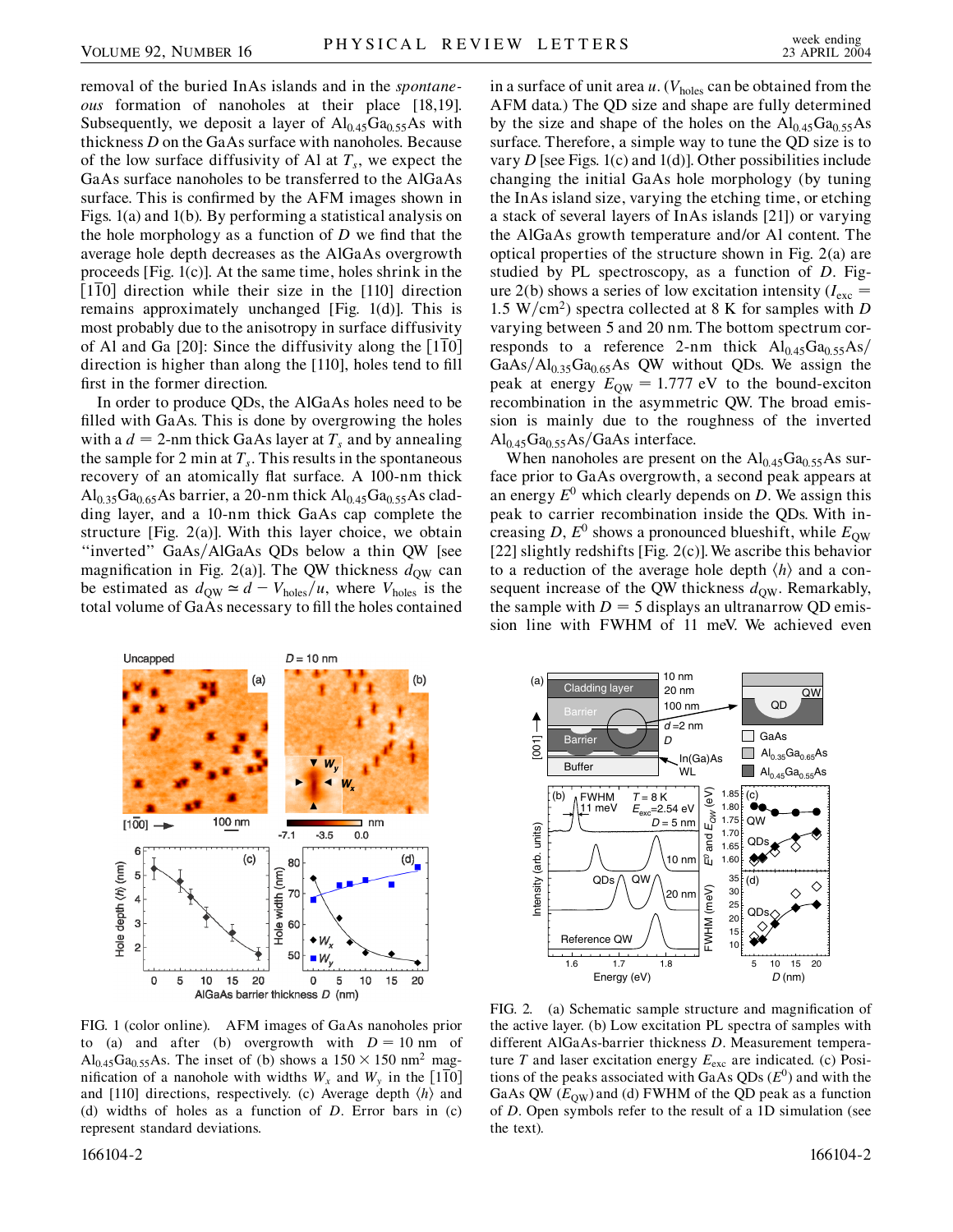$FWHM = 8.9$  meV by etching a stack of two layers of InAs islands [21]. In addition, large confinement energies  $E_c = E_{\text{OW}} - E^0 \approx 200 \text{ meV}$  or more can be obtained with this method [see Figs.  $2(b)$  and  $2(c)$ ]. The QD emission broadens with increasing *D* [Fig. 2(d)], because of a broadening of the relative hole-depth distribution [see Fig. 1(c)].

Our interpretation is supported by a simple calculation within the effective mass approximation with material parameters taken from Ref. [6]. Since our QDs are rather shallow (see Fig. 1) the ground-state transition energy  $E_i^0$ of the *i*th QD is mainly determined by its vertical size, given by  $h_i + d_{\text{OW}}$ , where  $h_i$  is the depth of the corresponding hole. The monodimensional (1D) Schrödinger equation with the Ben Daniel–Duke Hamiltonian [23] is solved for electrons and heavy holes in the  $\Gamma$  valley. Single particle energy levels are calculated for a large number of QDs with  $h_i$  and  $d_{\text{OW}}$  extracted from the AFM data. The PL spectra are then simulated by histogramming the  $E_i^0$ 's. We thus determine peak positions  $E^0$  and FWHM as a function of *D* as shown with open symbols in Figs. 2(c) and 2(d). In spite of the simplifying assumptions, the experimental trends are well reproduced.

A distinctive feature to be expected for QDs is a state filling effect and the appearance of excited states as *I*exc is increased (see, e.g., Refs. [10,24]). This is what we observe in Fig. 3 for a sample with  $D = 7$  nm. At least four excited states in the energy range from  $E^0$  to  $E_{\text{OW}}$  are visible, and even more appear at higher  $I_{\text{exc}}$  (not shown). A similar behavior is observed for other samples with very narrow inhomogeneous broadening, such as that with  $D = 5$  nm. For samples with  $D \ge 10$  nm, the peak at  $E^0$  shows only a broadening on the high-energy side, as *I*exc is increased.



FIG. 3. PL spectra for a sample with  $D = 7$  nm for various excitation intensities  $I_{\text{exc}}$ . When  $I_{\text{exc}}$  is increased, well defined excited states  $E^1$ ,  $E^2$ ,  $E^3$ , and  $E^4$  appear while the peak  $E^0$  slightly redshifts. The laser spot diameter  $\phi_{\text{spot}}$  is also indicated.

166104-3 166104-3

A subtle effect noticeable in Fig. 3 with increasing *I*exc is a monotonic redshift of the  $E^0$  peak. The total shift measured by varying  $I_{\text{exc}}$  from 1.5 to 145 W/cm<sup>2</sup> is 3.7 meV. In order to understand this behavior and to gather further insight in the optical properties of our QDs, we performed single-QD PL and PLE spectroscopy measurements [Fig. 4(a)] on a sample containing QDs with very low surface density  $(0.5 \ \mu m^{-2})$ . The spectra show narrow lines, with widths limited by the measurement resolution (about 200  $\mu$ eV), witnessing the high quality of the structure. At low excitation [spectrum PL1 in Fig. 4(a)] the single line is due to ground-state excitons  $(X)$  confined in the QD. At higher  $I_{\text{exc}}$  [spectra PL2 and PL3 in Fig. 4(a)], peaks appear at the low-energy side of *X*. We identify a biexcitonic line (*XX*) [8] separated by 3.0 meV from the *X* line and probable multiexcitonic lines [25]. In spectrum PL3 such lines become more intense than the *X* line and are responsible for the redshift of the *E*<sup>0</sup> peak in Fig. 3. Spectra PL2 and PL3 show features also on the high-energy side of *X*. At very high  $I_{\text{exc}}$ (spectrum PL3) many lines evolve and merge into broad peaks similar to those observed in Fig. 3, most probably because a large number of carriers populates the investigated QD and its surroundings. For this reason we focus



FIG. 4 (color online). (a) PL  $(E_{\text{exc}} = 1.96 \text{ eV})$  and PLE spectra of a single QD with  $D = 7$  nm for different  $I_{\text{exc}}$ . The bottom graph is a calculated excitonic absorption spectrum and the inset shows 3D representations of ground and first excited state wave functions for electrons (E) and holes (H) in the QD. (b) STM topograph, with contrast enhanced by a first derivative filtering, taken at constant current (0.2 nA) and sample bias  $(-4.2 \text{ V})$ , of the AlGaAs nanohole ( $D = 7 \text{ nm}$ ) used for the calculation shown in (a). (c) Line scans of the STM image.